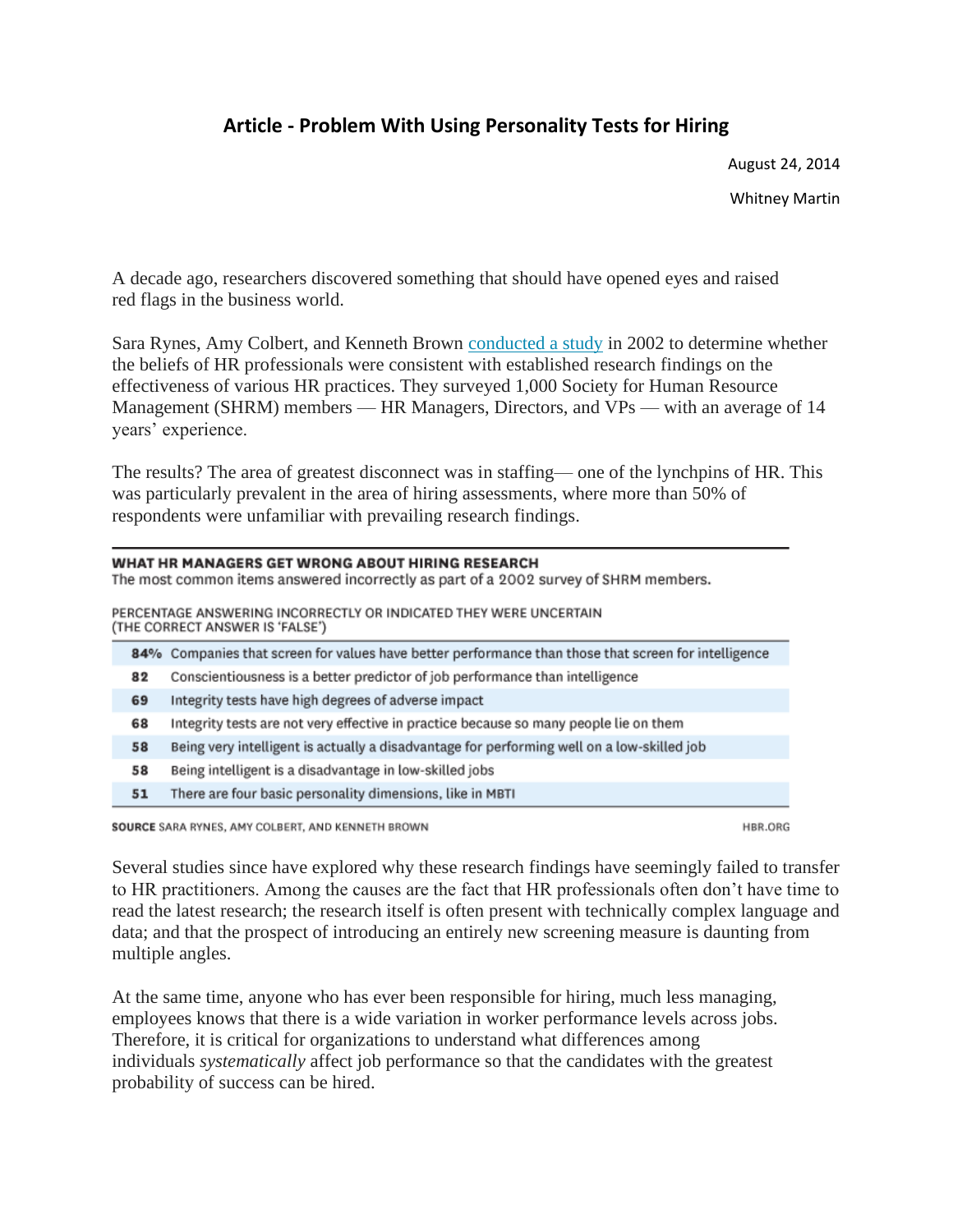## **So what are the most effective screening measures?**

Extensive research has been done on the ability of various hiring methods and measures to actually predict job performance. A seminal work in this area is Frank Schmidt's meta-analysis of a century's worth of workplace productivity data, first published in 1998 and recently updated. The table below shows the predictive validity of some commonly used selection practices, sorted from most effective to least effective, according to his latest analysis that was shared at the Personnel Testing Counsel Metropolitan Washington chapter meeting this past November:



SOURCE BASED ON DATA SHARED BY FRANK L SCHMIDT IN A NOV 6, 2013 ADDRESS TO PTCMW AS AN UPDATE TO: SCHMIDT, F. L. & HUNTER, J. E. (1998).

HBR.ORG

So if your hiring process relies primarily on interviews, reference checks, and personality tests, you are choosing to use a process that is *significantly less effective* than it could be if more effective measures were incorporated.

And yet that's how many companies operate. According to a [2011 NBC News article,](http://www.nbcnews.com/id/44120975/ns/business-careers/t/employers-turn-tests-weed-out-job-seekers/#.U_TsT7xdV_9) the use of personality assessments are on the rise, growing as much as 20% annually. Especially problematic is the widespread use of Four Quadrant (4-Q) personality tests for hiring, something I see regularly in my consulting work.

A 4-Q assessment is one where the results classify you as some combination of four different options labeled as letters, numbers, colors, animals, etc. They originated around 450 BC when Empedocles noticed that he could group people's behavior into four categories which he labeled earth, water, fire, and air. Hippocrates made the same observation, but (coming from a medical background) labeled the categories blood, phlegm, black bile, and yellow bile. Since then, hundreds of iterations of these tools have been developed, all essentially based on the same premise and theory.

Generally speaking, 4-Q tools consist of a list of adjectives from which respondents select words that are most/least like them, and are designed to measure "style," or tendencies and preferences. While they can seem highly insightful — not to mention being widely available and inexpensive — they have some severe shortcomings when used in high stakes applications such as hiring.